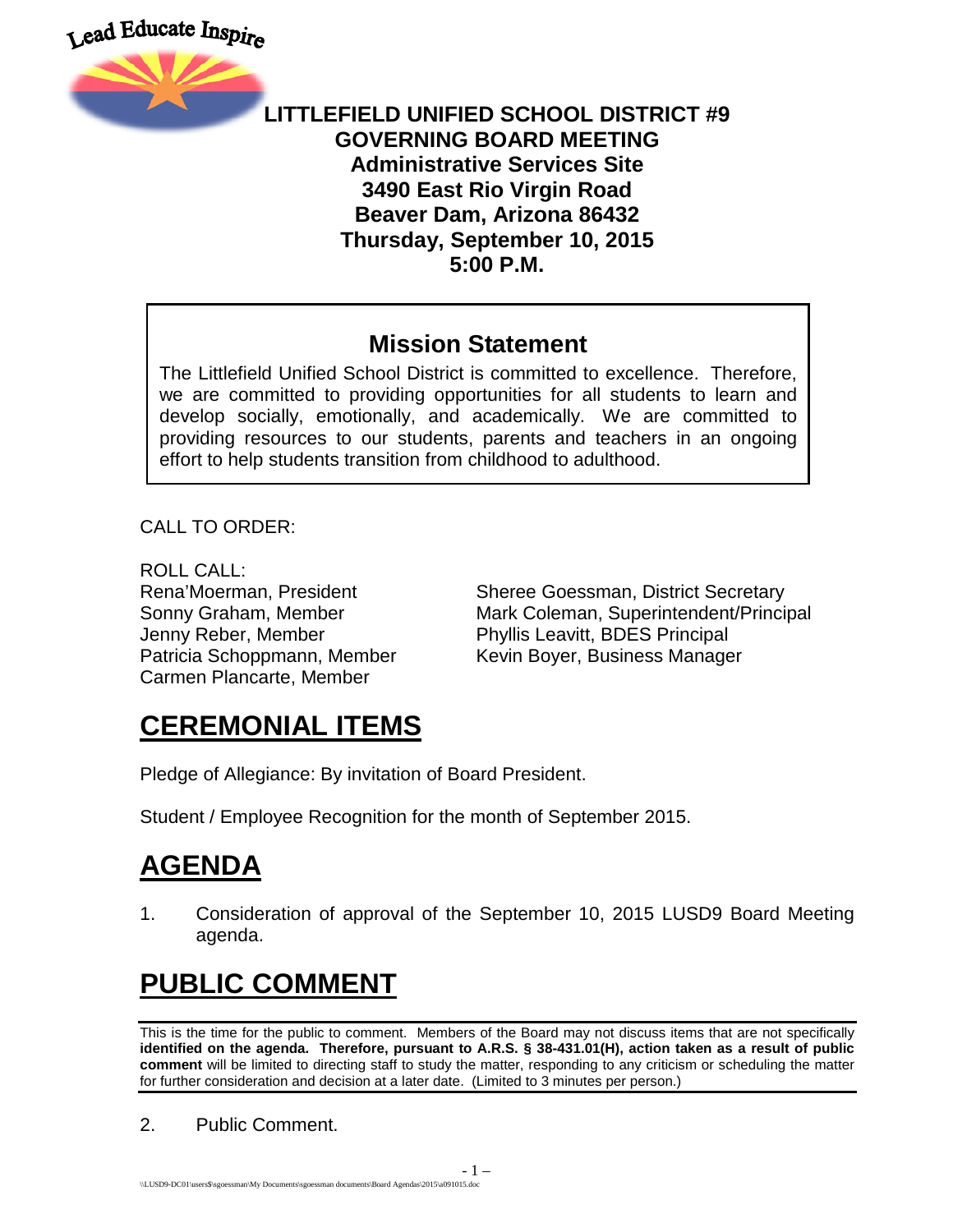

## **INFORMATION AND DISCUSSION:**

- 3. Mr. Boyer, Business Manager.
	- a. Student Activity Account Balance.
	- b. Budget Update.
	- c. Truth In Taxation Report.
	- d. New Website.
	- e. Elementary School Roof.
- 4. Mr. Coleman, Superintendent/Principal
	- a. Update on Water Users.
	- b. Bus Purchase Update.
	- c. School Update
- 5. Mrs. Phyllis Leavitt, Elementary Principal.
	- a. Beyond Textbooks Presentation.
	- b. School Update
- 6. Board Reports.

## **CONSENT AGENDA**

Approval of Routine Orders of Business. Documentation concerning the matters on the Consent Agenda may be reviewed at the Littlefield Unified School District Office, located at 3490 East Rio Virgin Road, Beaver Dam, Arizona. Any Board Member may request an item be pulled off the agenda for further discussion.

- 7. Consideration of approval of the August 13, 2015 Regular Board Meeting Minutes.
- 8. Consideration of approval of Vouchers:
	- a. LUSD9 Payroll Vouchers: 4 and 5/5016.
	- b. LUSD9 Vouchers: 1034, 1004, 1005, and 1006.

(Members of the public may view the content of the vouchers 24 hours prior to the board meeting in the district office.)

9. Consideration of approval of FY 2015/2016 Classified Personnel Ratification as per the attached list, including the following:

| <b>Name</b>    | <b>Position</b>         | <b>Effective</b><br>Date |
|----------------|-------------------------|--------------------------|
| Jaime Gonzalez | <b>Lead Maintenance</b> | 08/10/2015               |

10. Consideration of approval of FY 2015/2016 Certified Personnel Ratification as per the attached list, including the following: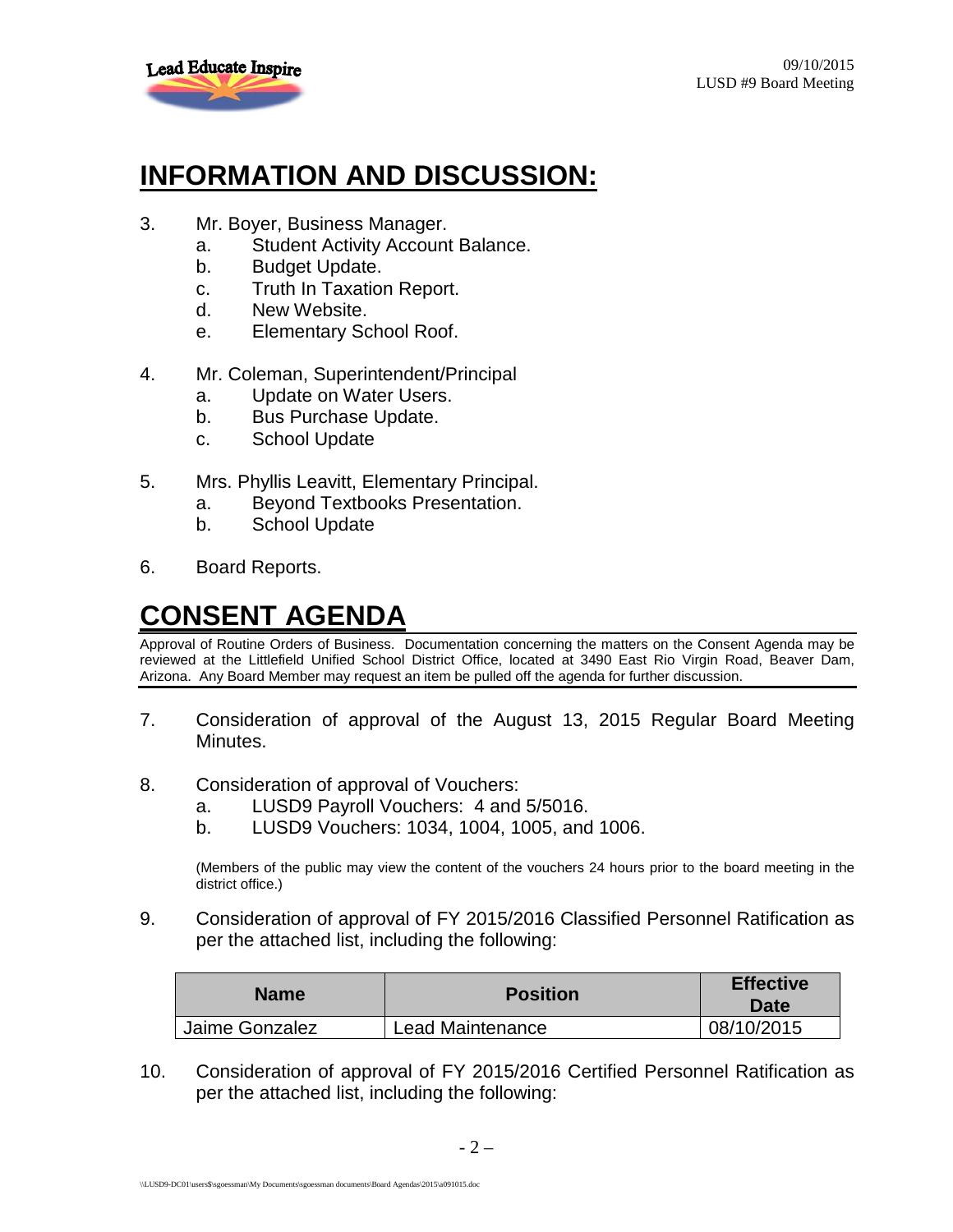

| <b>Name</b> | <b>Position</b>           | <b>Effective</b><br>Date |
|-------------|---------------------------|--------------------------|
| Paul Mace   | <b>Elementary Teacher</b> | 08/25/2015               |

11. Consideration of approval of FY 2015/2016 Substitute List Ratification as per the attached list, including the following:

| <b>Name</b>          | <b>Position</b>                     | <b>Effective</b><br>Date |
|----------------------|-------------------------------------|--------------------------|
| John Dowell          | <b>Certified Substitute Teacher</b> | 08/24/2015               |
| <b>Maria Stevens</b> | <b>Classified Substitute Aide</b>   | 08/20/2015               |
| Robyn Hemmah         | <b>Classified Substitute Aide</b>   | 08/27/2015               |

12. Consideration of approval of FY 2015/2016 Prep Buyout for Certified Personnel as per the attached list, including the following:

| <b>Name</b>        | <b>Position</b>   |
|--------------------|-------------------|
| Dale Coreson       | Counselor/Teacher |
| <b>Kevin Leany</b> | Teacher           |
| <b>Kerry Noble</b> | Teacher           |

13. Consideration of the following staff resignations/terminations:

| Name      | <b>Position Location</b> | Last Day   |
|-----------|--------------------------|------------|
| Lana Hess | <sup>-</sup> eacher      | 08/13/2015 |

14. Consideration of approval of the 2015/2016 Coaches and Stipend List.

#### **ACTION ITEMS AND/OR DISCUSSION**

- 15. Consideration of approval of fixed asset disposal list.
- 16. Agenda items for October 8, 2015.

#### **INFORMATION ITEMS**

- 17. ASBA Mohave County Meeting October 13, 2015.
- 18. News articles about the schools.
- 19. ASBA September & October Report Card.
- 20. ASBA Heroes of Public Education (HOPE).